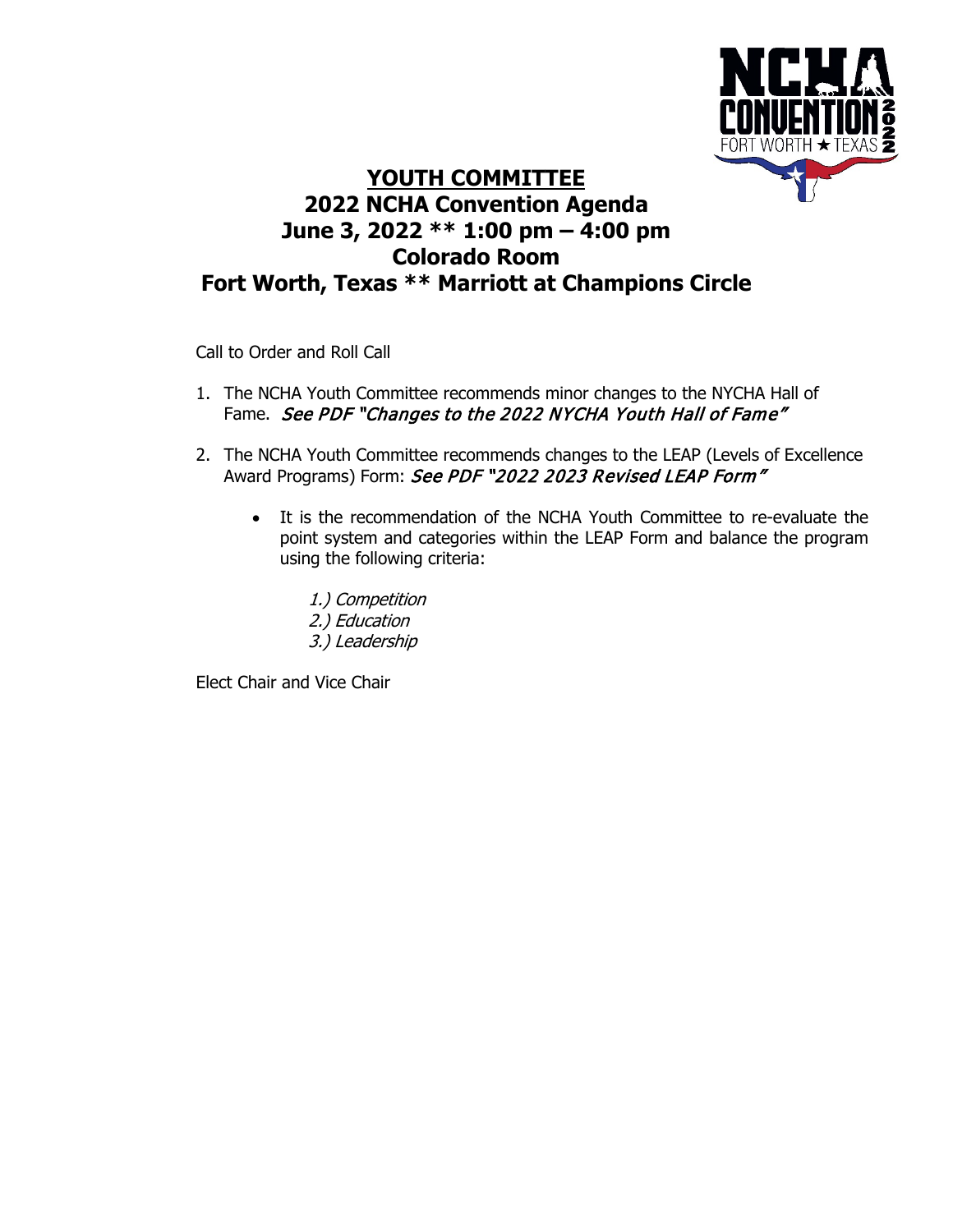### **NYCHA Hall of Fame**

#### **The NCHA Youth Committee recommends the following changes to the NYCHA Hall of Fame:**

#### **Current Criteria:**

Standards adopted by the Youth Board of Directors/Youth Committee at the 2019 NCHA Convention To be considered for the Youth Hall of Fame, a youth must:

- 1. Out of High School for one full year and must have a high school diploma or GED equivalent (Prior to July Youth Convention)
- 2. Have accumulated 150-lifetime youth points
- 3. Have been in Top Ten Youth World Standings or Finalist at Eastern, Western, or Summer Spectacular at least once.
- 4. Served as NYCHA Officer/Director for at least three terms
- 5. Must be enrolled in LEAP to be eligible
- 6. Must have achieved at least the Gold LEAP Level (7,500 points) to be eligible
- 7. Applications due April 1st

### **Revised Criteria:**

- 1. Out of High School for one full year and must have a high school diploma or GED equivalent (Prior to July Youth Convention)
- 2. Have accumulated 150-lifetime youth points
- 3. Have been in Top Fifteen Youth World Standings or Finalist at Eastern, Western, or Summer Spectacular at least once.
- 4. Served as NYCHA Officer/Director for at least three terms
- 5. Must be enrolled in LEAP and have achieved at least the Gold LEAP Level (7,500 points) to be eligible
- 6. Applications due April 1st

Recommend Changes:

#3 Change Top Ten to Top Fifteen

\$5 and #6 combine both sentences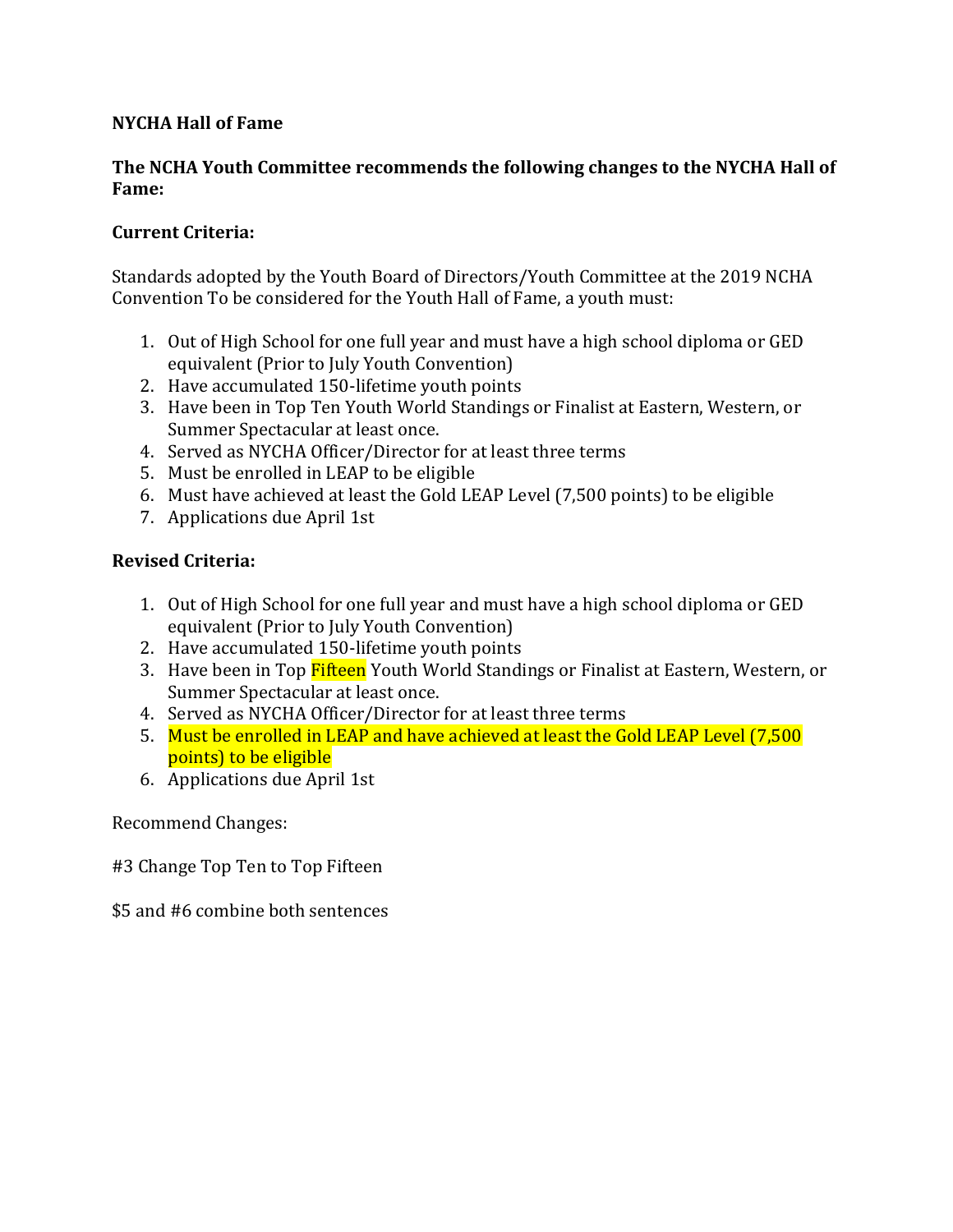

# **Levels of Excellence Award Program (LEAP) Form**

*This form is for all activities that took place from June 1, 2022 to May 31, 2023*

| <b>Name</b><br><b>Date</b>                                                |        |        |
|---------------------------------------------------------------------------|--------|--------|
|                                                                           | Points | Points |
| NYCHA Membership/Leadership                                               |        | Earned |
| NYCHA Member (2022/2023)                                                  | 100    |        |
| NYCHA Senior Board of Directors and met all requirements for 2022-2023    | 300    |        |
| (Guidelines https://www.nchacutting.com/ncha-youth/nycha-leadership-team) |        |        |
| NYCHA Junior Officers and met all requirements for 2022-2023              |        |        |
| (Guidelines https://www.nchacutting.com/ncha-youth/nycha-leadership-team) |        |        |
| NYCHA Area Director and met all requirements for 2022-2023<br>250         |        |        |
| (Guidelines https://www.nchacutting.com/ncha-youth/nycha-leadership-team) |        |        |
| Ran for NYCHA Officer, but not elected (2022-2023)                        | 50     |        |

| <b>NCHA Cutting Points</b>                                                                                                                                        |          | Points |
|-------------------------------------------------------------------------------------------------------------------------------------------------------------------|----------|--------|
|                                                                                                                                                                   | Possible | Earned |
| 1st=100 points; 2nd=90; 3rd=80; 4th=70; 5th=60; 6th=50; 7th=40; 8th=30; 9th=20; and 10th=10                                                                       |          |        |
| Top Ten Youth in any Affiliate If not sure, please list all affiliates you think you have made top ten<br>(Affiliate_______________Rank____) (Limit 1 affiliate)  |          |        |
| Total Youth NCHA Show Points you earned. (Point year June 1, 2022 to May 31, 2023)                                                                                |          |        |
| Top 15 World -NCHA Junior or Senior Youth<br>1st=250 points; 2nd=225; 3rd=200; 4th=175; 5th=150; 6th=125; 7th=100; 8th=75; 9th=50;<br>10th=25; $11th - 15th = 10$ |          |        |
| Entered NCHA Approved Cuttings in youth class (# entered x 5 pts) (Max. 50)                                                                                       | 5 X      |        |

| <b>Associations other than NCHA</b><br>To qualify you must cut in a nationally recognized association and have made it to the Finals.<br>No state associations or state events accepted.<br>Qualified examples include: APHA World, AQHYA World, National High School Finals Rodeo |            | Points<br>Earned |
|------------------------------------------------------------------------------------------------------------------------------------------------------------------------------------------------------------------------------------------------------------------------------------|------------|------------------|
|                                                                                                                                                                                                                                                                                    |            |                  |
|                                                                                                                                                                                                                                                                                    | $10 - 100$ |                  |
|                                                                                                                                                                                                                                                                                    |            |                  |
| 1st=100 points; 2nd=90; 3rd=80; 4th=70; 5th=60; 6th=50; 7th=40; 8th=30; 9th=20; 10th - 20th=10                                                                                                                                                                                     |            |                  |
| Qualified/entered in youth cutting but unable to attend (limit 1) - association other than NCHA                                                                                                                                                                                    | 25         |                  |
| Youth Cutting Competitor - Association other than NCHA (100 points maximum)                                                                                                                                                                                                        |            |                  |
|                                                                                                                                                                                                                                                                                    |            |                  |
|                                                                                                                                                                                                                                                                                    | 25 X       |                  |
|                                                                                                                                                                                                                                                                                    |            |                  |
|                                                                                                                                                                                                                                                                                    |            |                  |

| <b>NYCHA Stallion Auction Fundraisers</b>                                                                                                  |  | Points<br>Earned |
|--------------------------------------------------------------------------------------------------------------------------------------------|--|------------------|
| 2022/2023 Stallion Service Program (50 extra points for each of the breedings below that are<br>sold through the Stallion Service Program) |  |                  |
| 2022 (Oct. 1, 2022-January 15, 2023) Stallion Service Program<br>you got donated. Max. 250 pts)<br>(50 pts. per stallion                   |  |                  |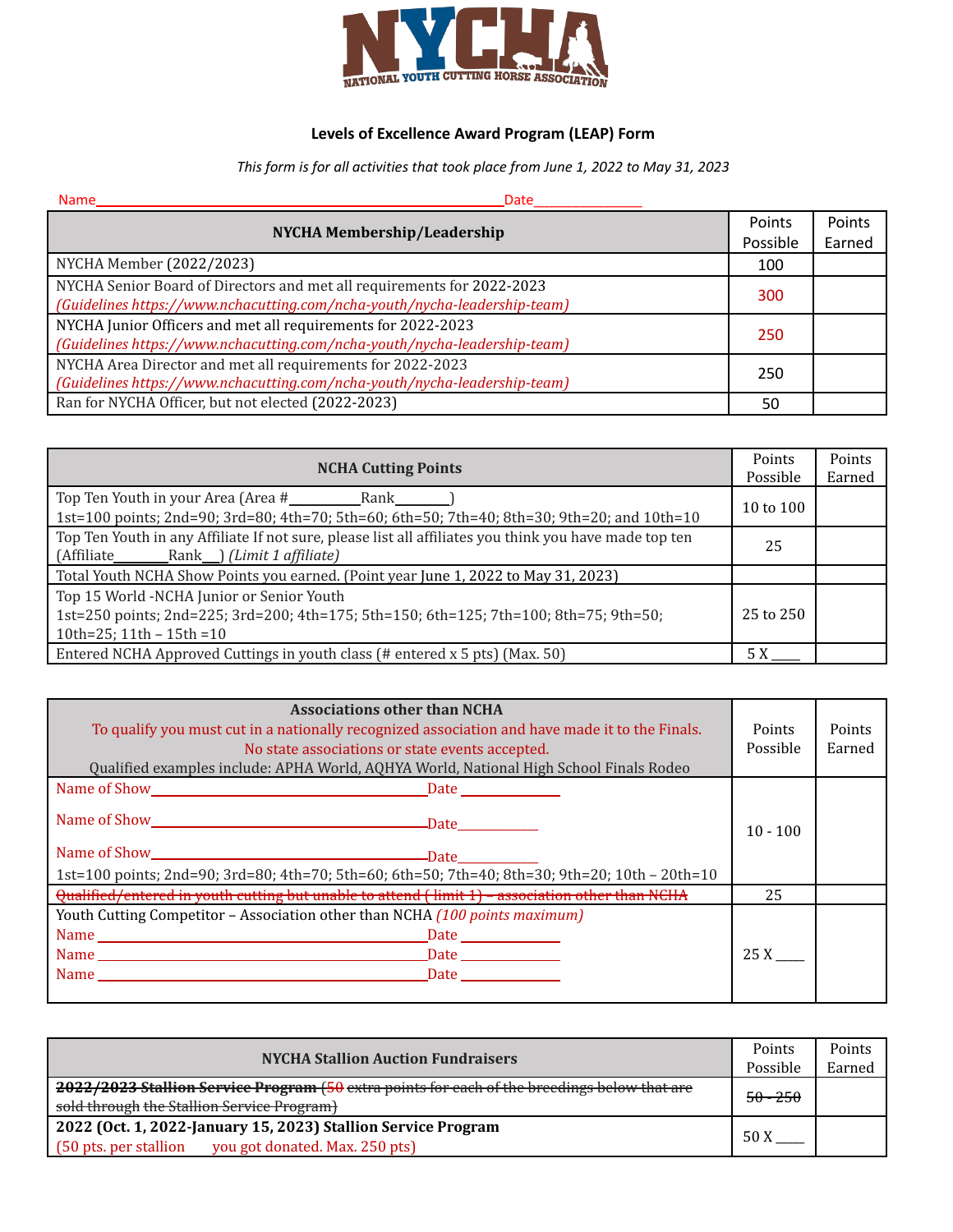| Stallion 1<br>Stallion 2<br>Stallion 3<br>Stallion 4<br>Stallion 5                           |                                         |  |
|----------------------------------------------------------------------------------------------|-----------------------------------------|--|
|                                                                                              |                                         |  |
| 2021 Stallion Service Program (50 Points for each mare owner you provided information to and |                                         |  |
| whom purchased a breeding through the program; max 250 points)                               |                                         |  |
|                                                                                              |                                         |  |
| Mare owner 2                                                                                 | $\mathbb{E} \Omega$ $\mathbb{E} \Omega$ |  |
| Mare owner 3                                                                                 | <del>50 - 250</del>                     |  |
| Mare owner 4                                                                                 |                                         |  |
| Mare owner 5                                                                                 |                                         |  |
|                                                                                              |                                         |  |

| <b>NYCHA Raffle</b>                                                                                                      | Points<br>Possible | Points<br>Earned |
|--------------------------------------------------------------------------------------------------------------------------|--------------------|------------------|
| Participated in a NYCHA Raffle. Points are determined by a number of raffle tickets sold.<br>$(1$ point equals 1 ticket) |                    |                  |

| <b>NYCHA Eastern National Championship</b>                                                                                                                                    |                     | Points |
|-------------------------------------------------------------------------------------------------------------------------------------------------------------------------------|---------------------|--------|
|                                                                                                                                                                               |                     | Earned |
| Entered Youth Cutting (Junior or Senior)                                                                                                                                      | 50                  |        |
| Attended the show, did not cut                                                                                                                                                | 25                  |        |
| <b>Entered with Family-Owned Horse</b>                                                                                                                                        | 25                  |        |
| <b>Finalist with Family-Owned Horse</b>                                                                                                                                       | 50                  |        |
| Junior or Senior Finalist<br>1st=100 points; 2nd=90; 3rd=80; 4th=70; 5th=60; 6th=50; 7th=40; 8th=30; 9th=20; 10th + =10                                                       | 10 to 100           |        |
| <b>Attended NYCHA Meeting</b>                                                                                                                                                 | 25                  |        |
| Participated in the Grand Entry                                                                                                                                               | 25                  |        |
| Participated in the Team Cutting (Team Member, Announcer, Judge, Secretary)                                                                                                   | 25                  |        |
| Participated in Family Night                                                                                                                                                  |                     |        |
| Helped with NYCHA jobs (please list)                                                                                                                                          |                     |        |
| Data                                                                                                                                                                          |                     |        |
|                                                                                                                                                                               |                     |        |
| <b>Date</b>                                                                                                                                                                   | 25X                 |        |
| Note: officers & area directors are already required to help as a part of their requirements and receive<br>points for being officers and area directors. (Maximum 75 points) |                     |        |
| Wrote thank you notes.                                                                                                                                                        |                     |        |
| 2.<br>$\mathbf{1}$ .                                                                                                                                                          |                     |        |
| 3.<br>$\overline{4}$ .                                                                                                                                                        |                     |        |
| 5.<br>6.                                                                                                                                                                      | $10X$ <sub>__</sub> |        |
| 8.                                                                                                                                                                            |                     |        |
| 10.<br>9.                                                                                                                                                                     |                     |        |

| <b>NYCHA Western National Championship</b> |          | Points |
|--------------------------------------------|----------|--------|
|                                            | Possible | Earned |
| Entered Youth Cutting (Junior or Senior)   |          |        |
| Attended the show, did not cut             | -25      |        |
| <b>Entered with Family-Owned Horse</b>     |          |        |
| <b>Finalist with Family-Owned Horse</b>    | 50       |        |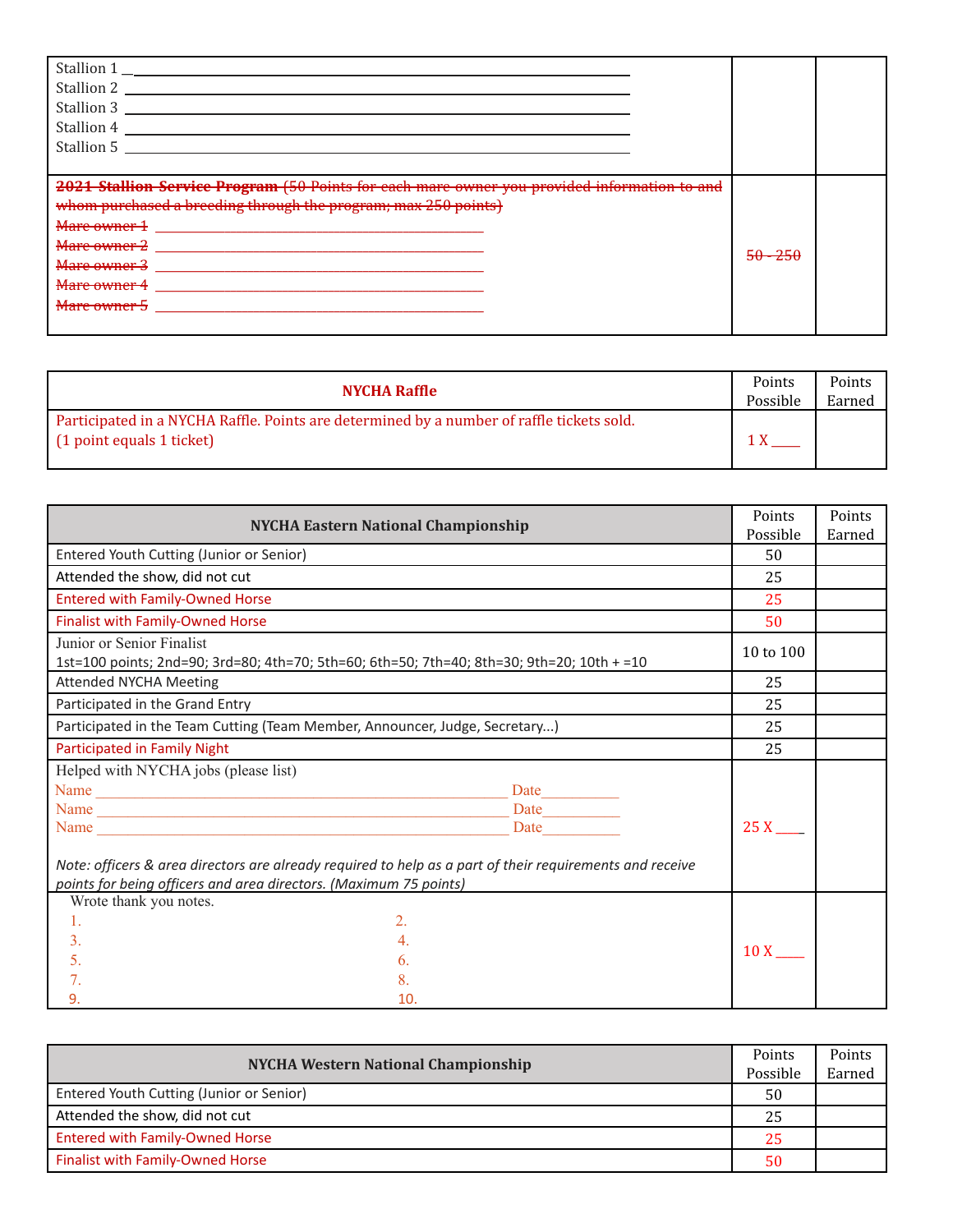| Junior or Senior Finalist<br>1st=100 points; 2nd=90; 3rd=80; 4th=70; 5th=60; 6th=50; 7th=40; 8th=30; 9th=20; 10th + =10 |                                                                                                          | 10 to 100  |  |
|-------------------------------------------------------------------------------------------------------------------------|----------------------------------------------------------------------------------------------------------|------------|--|
| <b>Attended NYCHA Meeting</b>                                                                                           |                                                                                                          | 25         |  |
| Participated in the Grand Entry                                                                                         |                                                                                                          | 25         |  |
| Participated in the Team Cutting (Team Member, Announcer, Judge, Secretary)                                             |                                                                                                          | 25         |  |
| Participated in Family Night                                                                                            |                                                                                                          | 25         |  |
| Helped with NYCHA jobs (please list)                                                                                    |                                                                                                          |            |  |
| Name                                                                                                                    | Date                                                                                                     |            |  |
|                                                                                                                         | Date                                                                                                     |            |  |
|                                                                                                                         | <b>Date</b>                                                                                              | 25 X       |  |
| points for being officers and area directors. (Maximum 75 points)                                                       | Note: officers & area directors are already required to help as a part of their requirements and receive |            |  |
| Wrote thank you notes.                                                                                                  |                                                                                                          |            |  |
| 1.                                                                                                                      | 2.                                                                                                       |            |  |
| 3.                                                                                                                      |                                                                                                          |            |  |
| 5.                                                                                                                      | 6.                                                                                                       | $10 X$ $-$ |  |
|                                                                                                                         | 8                                                                                                        |            |  |
| 9.                                                                                                                      | 10.                                                                                                      |            |  |

| NYCHA Convention, Fort Worth, TX (July 2023)                                                                                                                                  |             | Points      | Points |
|-------------------------------------------------------------------------------------------------------------------------------------------------------------------------------|-------------|-------------|--------|
|                                                                                                                                                                               |             | Possible    | Earned |
| Attended the show, did not cut                                                                                                                                                |             |             |        |
| Participated in Grand Entry                                                                                                                                                   |             |             |        |
| <b>Attended NYCHA Governance Meeting</b>                                                                                                                                      |             |             |        |
| Attended Family Fun Event                                                                                                                                                     |             |             |        |
| Participated in the Community Service Project at the NYCHA Convention                                                                                                         |             |             |        |
| Helped decorate for awards banquet                                                                                                                                            |             |             |        |
| <b>Attended Awards Banquet</b>                                                                                                                                                |             |             |        |
| Helped with NYCHA jobs (please list)                                                                                                                                          |             |             |        |
|                                                                                                                                                                               |             |             |        |
|                                                                                                                                                                               | Date        |             |        |
|                                                                                                                                                                               | <b>Date</b> | 25X         |        |
| Note: officers & area directors are already required to help as a part of their requirements and receive<br>points for being officers and area directors. (Maximum 75 points) |             |             |        |
| Wrote thank you notes.                                                                                                                                                        |             |             |        |
| 1.                                                                                                                                                                            | 2.          |             |        |
| 3.                                                                                                                                                                            | 4.          | $10$ X $\_$ |        |
| 5.                                                                                                                                                                            | 6.          |             |        |
|                                                                                                                                                                               | 8.          |             |        |
| 9.                                                                                                                                                                            | 10.         |             |        |

| <b>NYCHA Contest</b>                                    |     | Points<br>Earned |
|---------------------------------------------------------|-----|------------------|
| Entered photo contest (July 2022)                       | 25  |                  |
| Entered art contest (July 2022)                         | 25  |                  |
| Placed in art or photo contest (July 2022)              | 50  |                  |
| Entered essay contest (July 2022)                       | 50  |                  |
| Placed in essay (July 2022)                             | 100 |                  |
| Participated in the Public Speaking Contest (July 2022) |     |                  |
| Placed in the Public Speaking Contest (July 2022)       | 150 |                  |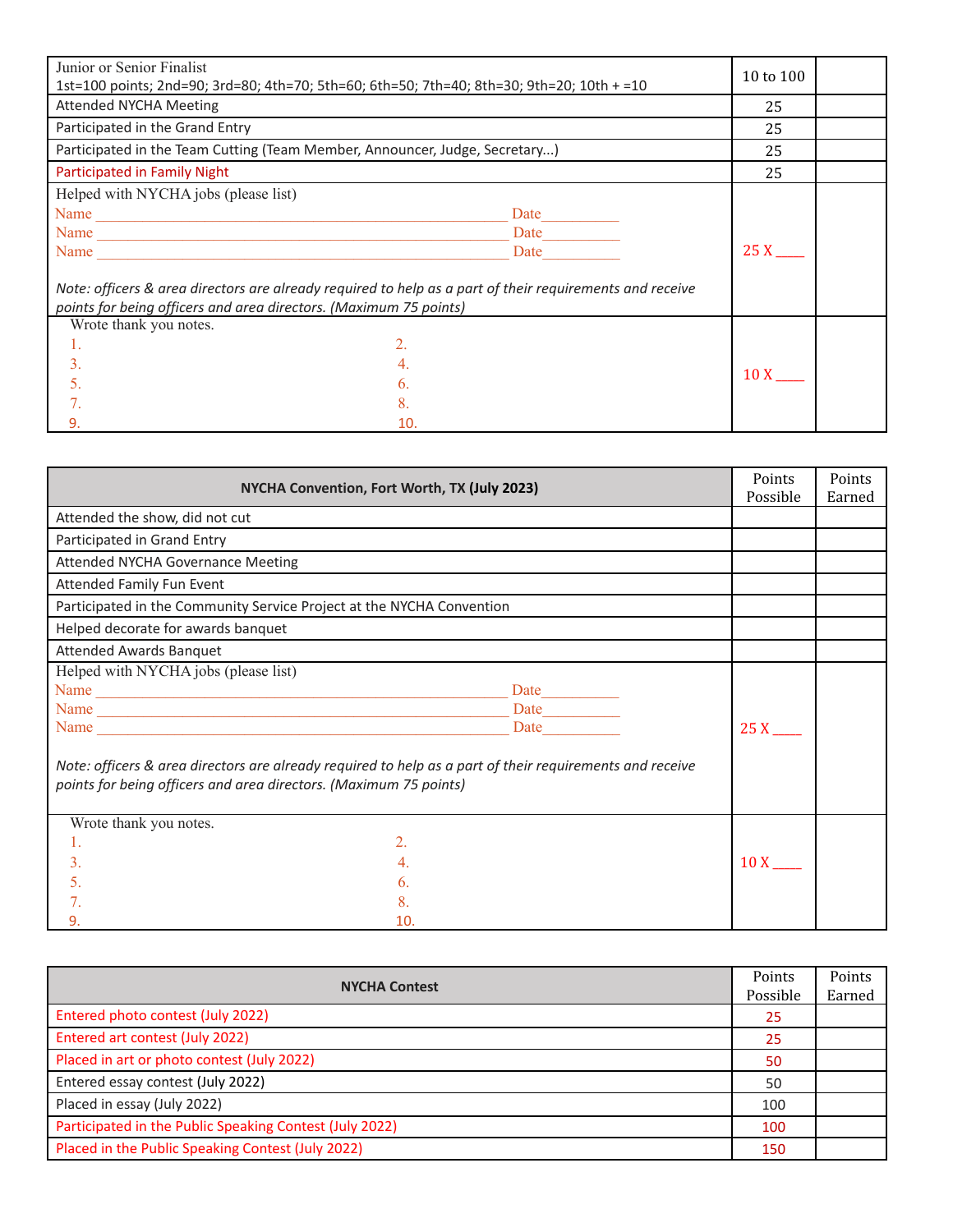| <b>NYCHA Scholarship Cutting, Fort Worth, TX (July 2022)</b> |                                                                                            | Points<br>Possible | Points<br>Earned |
|--------------------------------------------------------------|--------------------------------------------------------------------------------------------|--------------------|------------------|
|                                                              |                                                                                            |                    |                  |
| Entered youth Scholarship Cutting (Junior or Senior)         |                                                                                            | 50                 |                  |
| Junior or Senior Finalist                                    |                                                                                            | $10 - 100$         |                  |
|                                                              | 1st=100 points; 2nd=90; 3rd=80; 4th=70; 5th=60; 6th=50; 7th=40; 8th=30; 9th=20; 10th + =10 |                    |                  |
| <b>Entered with Family-Owned Horse</b>                       |                                                                                            | 25                 |                  |
| <b>Finalist with Family-Owned Horse</b>                      |                                                                                            | 50                 |                  |
| Wrote thank you notes.                                       |                                                                                            |                    |                  |
| 1.                                                           |                                                                                            |                    |                  |
|                                                              |                                                                                            | 10x                |                  |
|                                                              | 6.                                                                                         |                    |                  |
|                                                              | 8.                                                                                         |                    |                  |
| 9.                                                           | 10.                                                                                        |                    |                  |

| NYCHA World Finals, Fort Worth, TX (July 2022)         |                                                                                            | Points<br>Possible | Points<br>Earned |
|--------------------------------------------------------|--------------------------------------------------------------------------------------------|--------------------|------------------|
| Attended the show, did not cut                         |                                                                                            | 25                 |                  |
| <b>Entered World Finals Cutting (Junior or Senior)</b> |                                                                                            | 50                 |                  |
| Junior or Senior (Top 15)                              | 1st=100 points; 2nd=90; 3rd=80; 4th=70; 5th=60; 6th=50; 7th=40; 8th=30; 9th=20; 10th + =10 | $10 - 100$         |                  |
| Wrote thank you notes.                                 |                                                                                            |                    |                  |
|                                                        |                                                                                            |                    |                  |
|                                                        |                                                                                            |                    |                  |
|                                                        | b.                                                                                         | 10x                |                  |
|                                                        | 8.                                                                                         |                    |                  |
| 9.                                                     | 10.                                                                                        |                    |                  |

| NCHA Futurity, Fort Worth, TX (December 2022) |    | Points<br>Earned |
|-----------------------------------------------|----|------------------|
| Attended NYCHA Meeting                        | c٢ |                  |

|                                                 | <b>Other Non-NCHA Cutting Competitions</b><br>Participated in other organizations major events, NJHSRF, NHSRF, AQHyA, America Royal, | Points<br>Possible   | Points<br>Earned |
|-------------------------------------------------|--------------------------------------------------------------------------------------------------------------------------------------|----------------------|------------------|
| <b>Entered Youth Cutting (Junior or Senior)</b> |                                                                                                                                      | 50                   |                  |
| Junior or Senior Finalist                       |                                                                                                                                      | $10 - 100$           |                  |
|                                                 | 1st=100 points; 2nd=90; 3rd=80; 4th=70; 5th=60; 6th=50; 7th=40; 8th=30; 9th=20; 10th + =10                                           |                      |                  |
| <b>Entered with Family-Owned Horse</b>          |                                                                                                                                      | 25                   |                  |
| <b>Finalist with Family-Owned Horse</b>         |                                                                                                                                      | 50                   |                  |
| Wrote thank you notes.                          |                                                                                                                                      |                      |                  |
|                                                 |                                                                                                                                      |                      |                  |
| 3.                                              |                                                                                                                                      | $10x$ <sub>---</sub> |                  |
| 5.                                              | 6.                                                                                                                                   |                      |                  |
|                                                 | 8                                                                                                                                    |                      |                  |
| 9.                                              | 10.                                                                                                                                  |                      |                  |

| NYCHA Area, State or Affiliate participation                                                      |      | Points<br>Earned |
|---------------------------------------------------------------------------------------------------|------|------------------|
| Served as Youth Officer or Director in an affiliate. List affiliate:                              | 100  |                  |
| Participated in a youth activity in an Area, State or Affiliate.                                  | 25 X |                  |
| (Example: Youth pizza party, fundraiser, youth banquet, youth costume cutting, youth invitational |      |                  |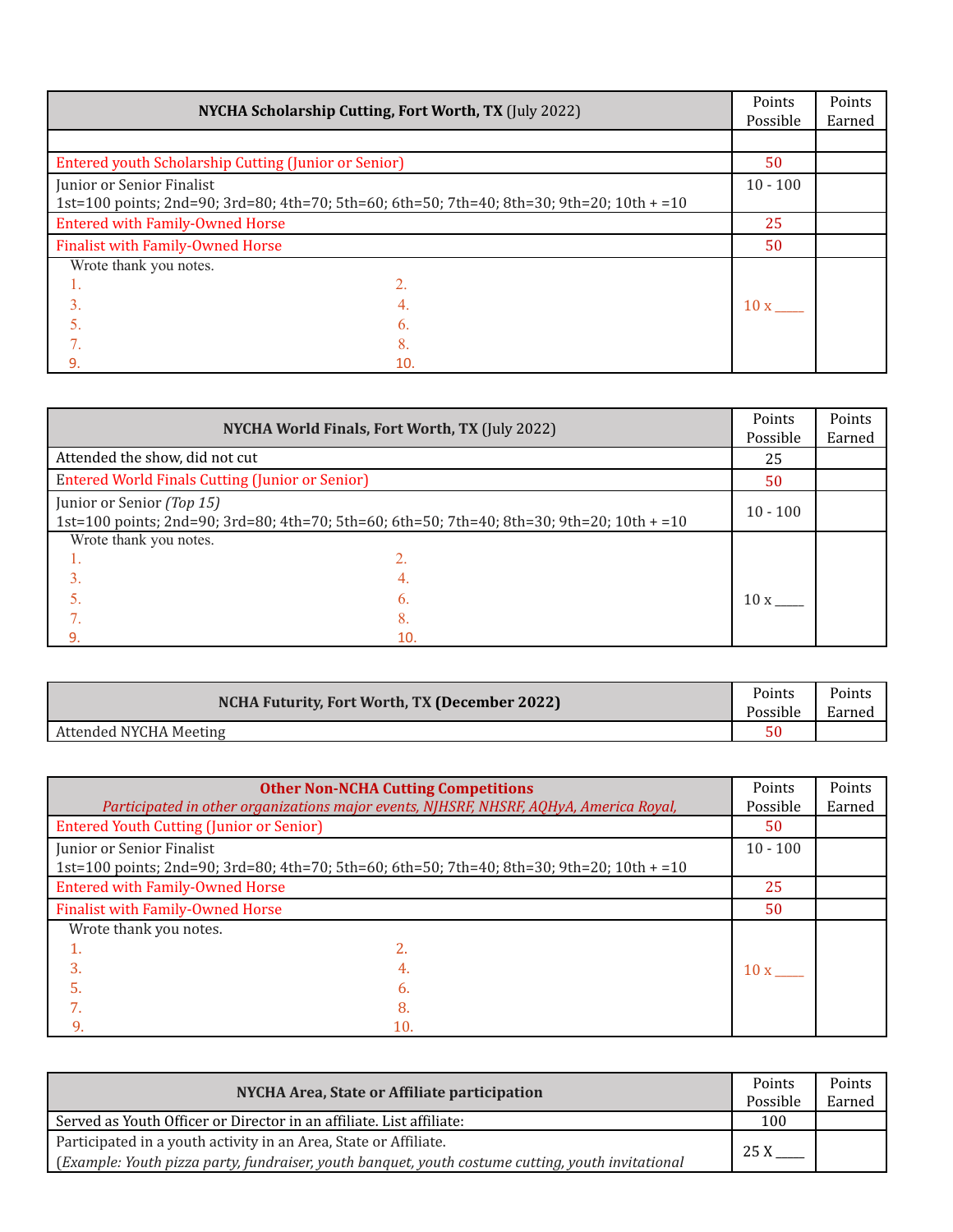| cutting. etc.)<br>  1 <i>00 nomts</i> |  |
|---------------------------------------|--|
|                                       |  |

| Education                                                             |     | Points |
|-----------------------------------------------------------------------|-----|--------|
|                                                                       |     | Earned |
| Honor Student - Straight A's (Must submit copy of report card)        | 250 |        |
| Honor Student - A/B Honor Roll (Must submit copy of report card)      | 150 |        |
| Perfect Attendance (Must submit copy of report card or documentation) | 150 |        |
| Met requirements to become a youth judge                              | 150 |        |

| <b>NYCHA Promotion &amp; Management Development</b>                                                   |              | Points<br>Possible | Points<br>Earned |
|-------------------------------------------------------------------------------------------------------|--------------|--------------------|------------------|
| Attended a Cutting Clinic.                                                                            |              |                    |                  |
|                                                                                                       |              | 50                 |                  |
|                                                                                                       |              |                    |                  |
| Participated in a Leadership Role (Officer/Director) in a Local, State, or National Level, (Ranching, |              |                    |                  |
| Agriculture or Equine) or NCHA Convention (200 points maximum)                                        |              |                    |                  |
|                                                                                                       |              |                    |                  |
|                                                                                                       |              | 100x               |                  |
|                                                                                                       |              |                    |                  |
|                                                                                                       |              |                    |                  |
| Attended a leadership conference at a Local, State, National Level, (Ranching, Agriculture or Equine) |              |                    |                  |
| or NCHA Convention (100 points maximum)                                                               |              |                    |                  |
|                                                                                                       |              |                    |                  |
|                                                                                                       |              | 25x                |                  |
|                                                                                                       |              |                    |                  |
|                                                                                                       |              |                    |                  |
| Participated in a full-time extracurricular activity (School Related) (limit 1)                       |              |                    |                  |
|                                                                                                       |              | 25                 |                  |
| Recruited NEW members into NYCHA.                                                                     |              |                    |                  |
|                                                                                                       |              |                    |                  |
|                                                                                                       |              |                    |                  |
|                                                                                                       |              | 50x                |                  |
|                                                                                                       |              |                    |                  |
|                                                                                                       |              |                    |                  |
| Recruited members into LEAP. This must be their first year to participate in LEAP                     |              |                    |                  |
|                                                                                                       |              |                    |                  |
|                                                                                                       |              |                    |                  |
|                                                                                                       |              | 50x                |                  |
|                                                                                                       |              |                    |                  |
| Gave a speech or presentation about cutting (School, Club or Other Ranching/Agriculture Related)      |              |                    |                  |
|                                                                                                       |              |                    |                  |
|                                                                                                       |              | 100x               |                  |
|                                                                                                       | Date________ |                    |                  |
| Wrote an article or story about cutting for a newspaper, newsletter or magazine                       |              |                    |                  |
|                                                                                                       | Date________ |                    |                  |
|                                                                                                       | Date________ | 50x                |                  |
|                                                                                                       | Date_______  |                    |                  |
| Wrote a story for the Chatter magazine                                                                |              |                    |                  |
| Date/Issued Printed                                                                                   |              | 100x               |                  |